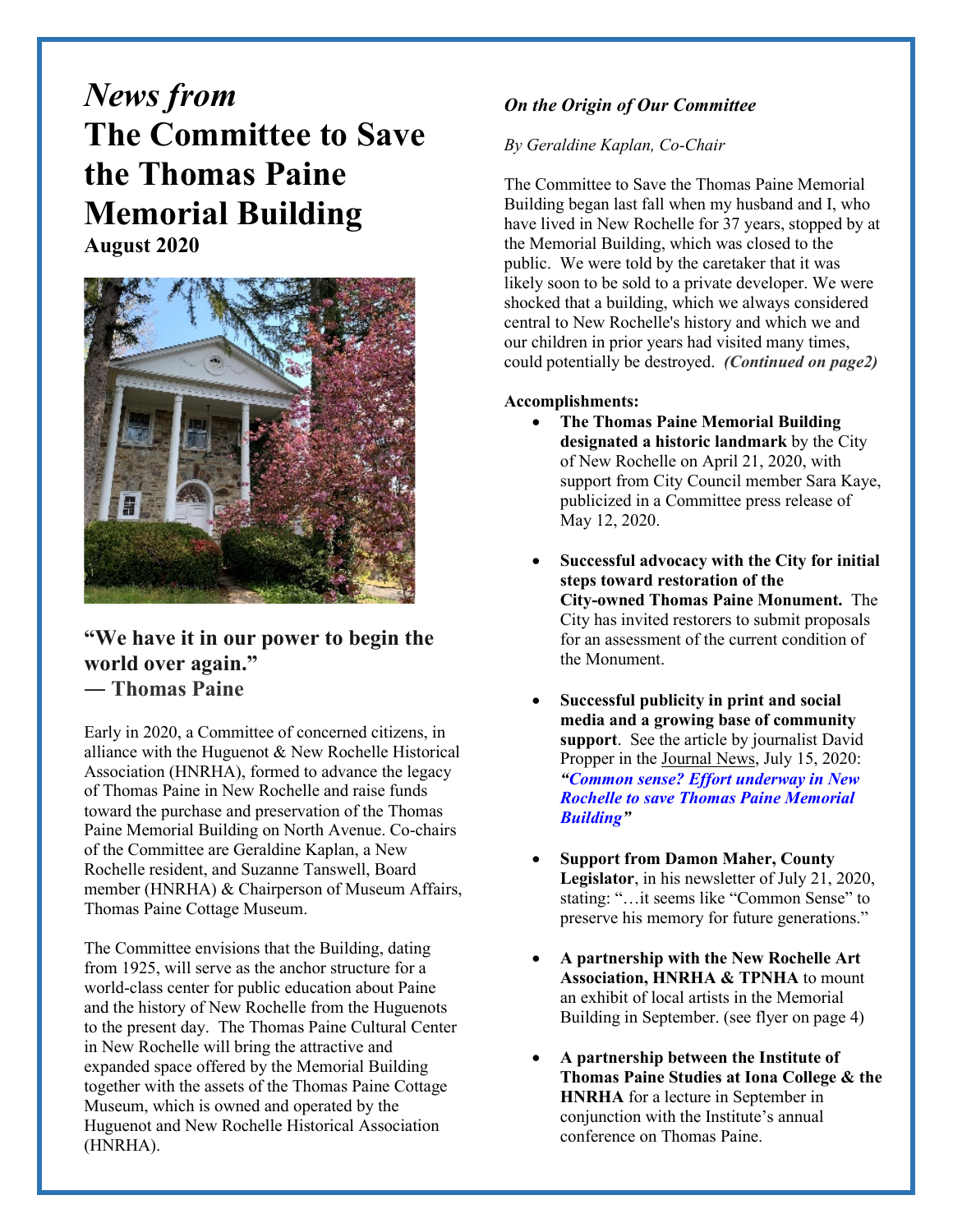### *You can help!*

- Share this newsletter with your friends and acquaintances.
- Send your contact information to our email address in order to stay informed: [savepaineslegacy@gmail.com.](mailto:savepaineslegacy@gmail.com)
- "Like" our Facebook page. [@committeetosavethethomaspainememori](https://www.facebook.com/committetosavethethomaspainememorialbuilding/?ref=settings) [albuilding](https://www.facebook.com/committetosavethethomaspainememorialbuilding/?ref=settings)
- Send us suggestions about potential funding opportunities from foundations or other private donors who may have special interests in historic preservation, the American Revolution, and Paine's legacy in New Rochelle.
- Become a member of the Huguenot and New Rochelle Historical Association and arrange an outdoor walking tour of the historical sites on North Avenue centered on the Thomas Paine Cottage Museum and the Memorial Building.

[www.DiscoverNewRochelleHistory.org](http://www.discovernewrochellehistory.org/) ++++++++++++++++++++++++++++++

#### *On the Origin of Our Committee, By Geraldine Kaplan*

#### *Continued from page one….*

As a member of the New Rochelle Preservation Coalition, I was asked shortly thereafter to testify before the New Rochelle Historical and Landmark Review Board (HLRB) in favor of landmarking Leland Castle at the College of New Rochelle. At the hearing, my husband, who was part of our group, also raised the issue of the imminent threat to the Thomas Paine Memorial Building. Subsequently, he raised it again during the open portion of the New Rochelle City Council meeting. No one on the City Council or the Mayor seemed to know that one of the City's major landmarks was threatened. After that presentation, Councilwoman Sara Kaye (in whose district the Memorial Building is located) sponsored a resolution calling on the HLRB to study the question of the Paine Memorial Building and report back to the Council, and the City Historian prepared the landmark designation application.

At a hearing on February 12th before the HLRB, representatives of the Thomas Paine National Historical Association, the owners of the Memorial Building opposed landmark status.

They argued they had reluctantly come to the conclusion that the best way to fulfill their mission of promoting Thomas Paine was to sell the building and use the proceeds for other Paine-related projects, such as preparing a definitive catalogue of Paine's works. They stated that in the last fifteen years the City of New Rochelle and its various institutions had not shown very much interest in Thomas Paine or their activities, and that maintaining the building was a significant economic drain on their organization. My husband and I spoke in opposition to this view and urged the Board to support landmarking. Our argument was that the Building was a central New Rochelle landmark of priceless value, and that if there had in recent years been insufficient appreciation of Thomas Paine and the Memorial Building, that could and should be reversed. The Memorial Building has been an important part of New Rochelle for almost 100 years and the citizens of New Rochelle and its public institutions have an obligation to our children to protect the City's history.

The Board voted unanimously to send the proposal to the City Council for landmark status for the Building. At a virtual City Council hearing on April 21, more than fifteen people submitted written testimony in favor of the proposal (thus belying the claim that no one in New Rochelle was interested in the Paine Memorial Building.) No one submitted any opposition. The proposal to have the Building receive landmark status was passed unanimously by the New Rochelle City Council, which will ensure that any owner must seek City approval for changes in the original exterior of the Building or for its demolition.

The landmark designation, while an important step, is just the beginning of the struggle to save the Thomas Paine Memorial Building. Money must be raised for its acquisition and renovation, so that it can be reopened and integrated with the Thomas Paine Cottage Museum and the other Paine-related sites in New Rochelle. Toward that end our Committee, which consists of an active group of core volunteers, and the HNRHA is reaching out to community leaders and potential donors.

#### *On the Origin of Our Committee, continued*

#### *by Suzanne Tanswell, co-chair*

Times are changing. Our lives are turning more and more into virtual online everything. In December 2018 when the Thomas Paine National Historical Association (TPNHA) informed Gary Bush, President of the Huguenot & New Rochelle Historical Association (HNRHA) and me of their plans to take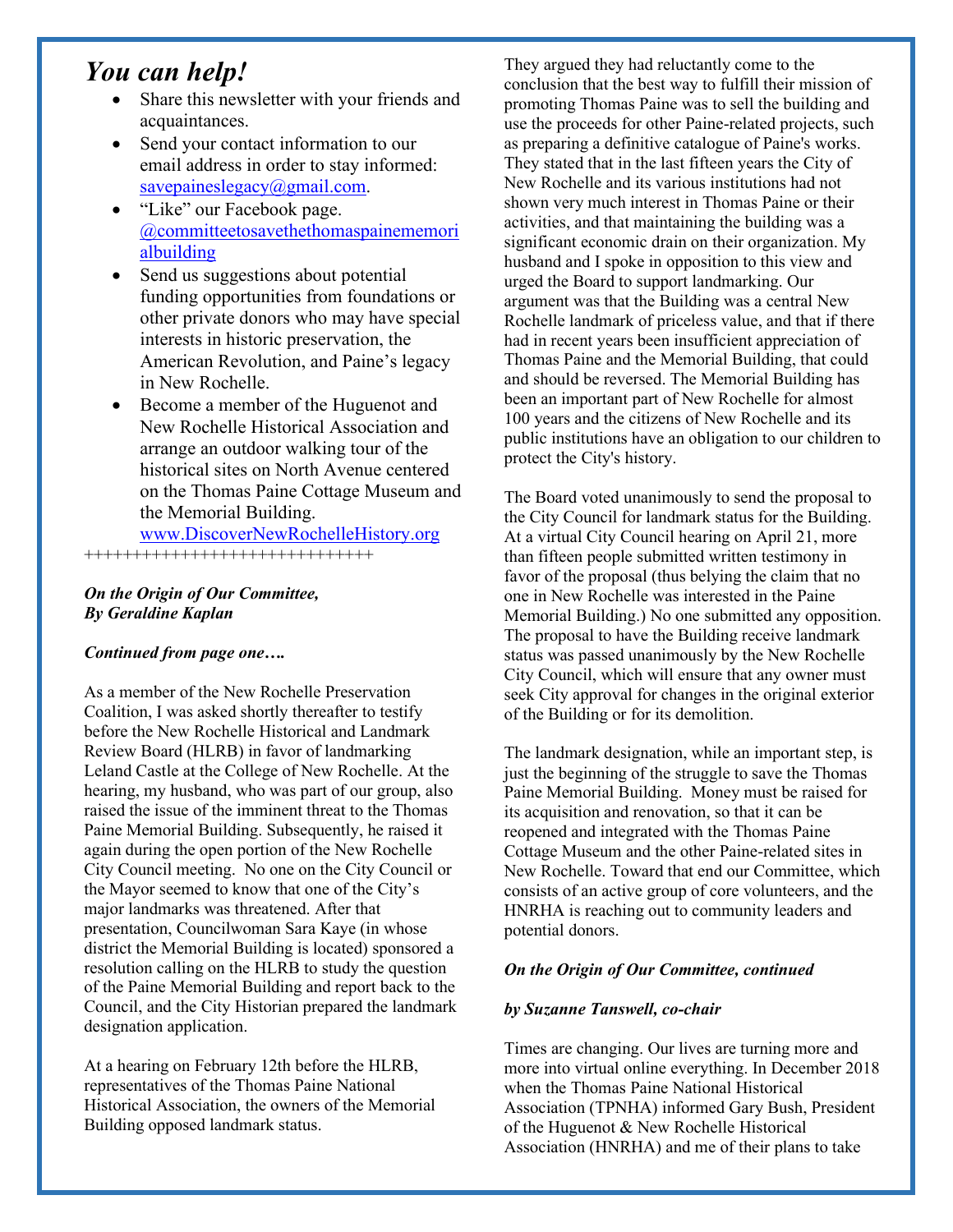the TPNHA totally online, we understood. What did surprise us were their plans to sell the Thomas Paine Memorial Building, as they no longer felt that they needed a central meeting location.

Gary and I knew that while this plan made perfect sense for the TPNHA, sale of the Building would create a great loss to the New Rochelle community. The summer came and the preservation of Leland Castle took the forefront. Meetings were held about the Castle at the Thomas Paine Cottage, owned by the HNRHA, but never far from our thoughts was how to save the Memorial Building. When Leland Castle became landmarked by the City in November, it was clearly time to take action on the Paine Memorial Building. After several meetings with Jim and Geraldine Kaplan, the four of us knew we had to take this issue to the City and our community. The Committee to Save the Thomas Paine Memorial Building was formed.

New Rochelle has always been a City full of actionminded individuals. When word got out that support was needed for landmarking the Memorial Building, our numbers grew. Geraldine and Jim spoke passionately at the February HLRB meeting, also attended by members of the HNRHA, New Rochelle citizens and our City Historian, Barbara Davis who completed and filed the paperwork for landmark designation.

With landmark status now in place, we have moved on to our fundraising efforts. Seeing the tremendous value the Community places on the Building, the TPNHA, led by their President Gary Berton, has supported our efforts. They have agreed to allow for a limited extension of time to secure funds for the Building and have given permission to the HNRHA to hold educational events and programming.

This effort, which started with only four like-minded individuals, has grown into a dedicated group of core members and volunteers. But time is limited, and we need assistance to meet our goals. A project such as this "takes a village".

We hope you will join us as the TPNHA, HNRHA and the New Rochelle Arts Association sponsors an Art Exhibit at the Memorial Building from September 2- 12, 2-6 pm (except closed Labor Day). <https://www.facebook.com/newrochelleart/>

Come see what we are trying to achieve for New Rochelle, as we strive towards the Thomas Paine Cultural Center in New Rochelle.

My deepest thanks to my co-chair, Geraldine Kaplan, and our hardworking and enthusiastic core members: Gary Bush, Judith Clark, Barbara Crane, Alan Farnham, Jim Kaplan, Peter Korn, Wendy Phelps, and Dinorah Pezzotti.